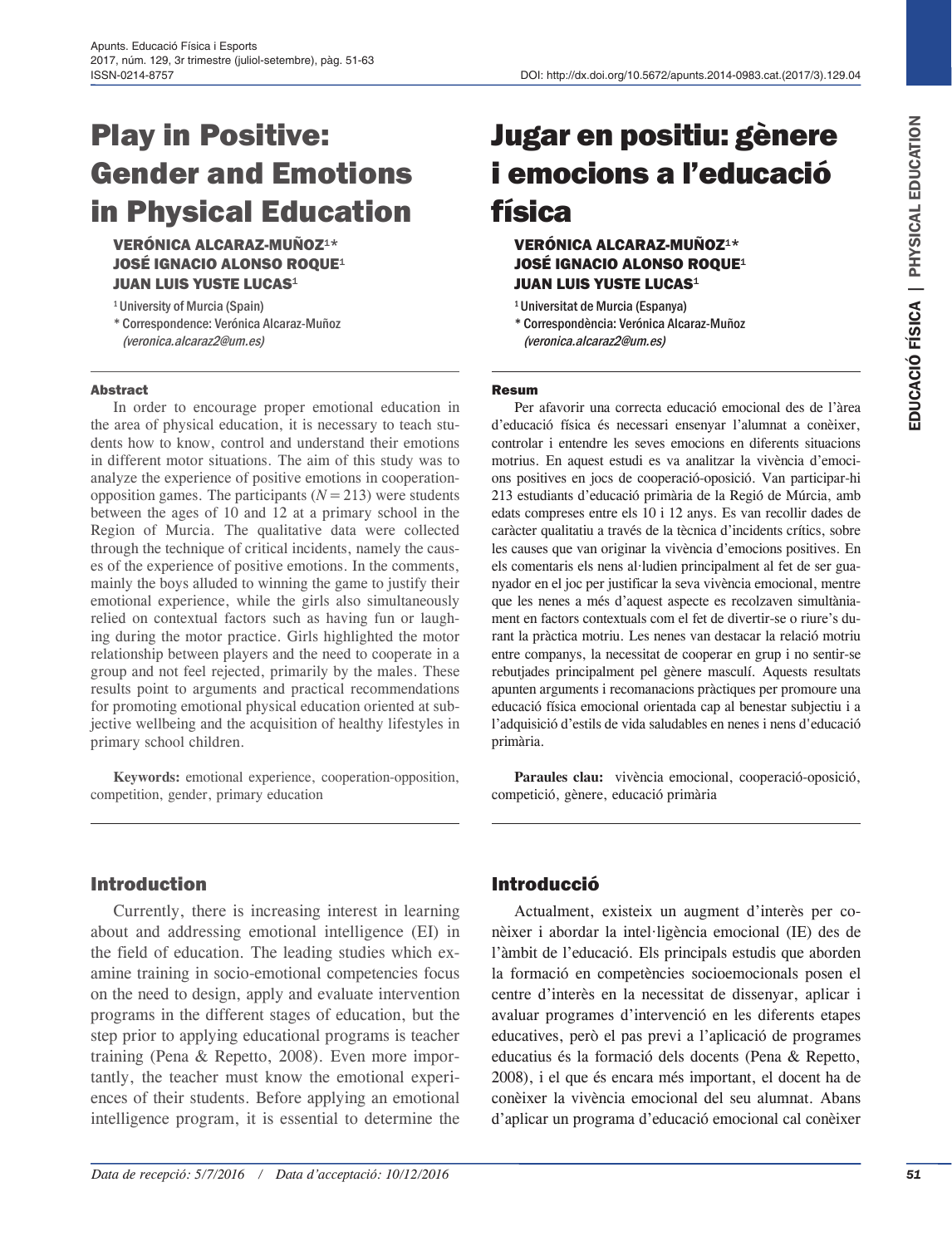experiences caused by our pedagogical practices, and in the field of physical education (PE) those developed via motor play.

The field of PE appears to be a suitable context for students to experience a varied repertoire of emotional experiences for integral personality development (Parlebas, 2012) because of the high interactive and affective aspects accompanying motor activity. An individual in a motor situation receives and stores information to envision, execute and take decisions, accompanied by an entire background of experiences in which the person either consciously or unconsciously expresses much of their personal history, fears, interests, joys, and, in short, their peculiar way of feeling life (Lagardera & Lavega, 2005).

In academia, greater importance is attached to the mechanical part of games in order to develop specific motor skills and abilities, setting aside one of the facets that bears the most influence on the child's motor development: affect (Alonso, Gea, & Yuste, 2013; Lagardera & Lavega, 2003; Parlebas, 2012). Only through motor behavior is the person as a whole educated physiologically, cognitive, socially and affectively.

The literature consulted tells that it is necessary to favor the affective-emotional component in students so they can learn their own emotions and control their behaviors based on these emotions. Play can be a good way to accomplish this.

## The Importance of Emotions in Daily Life

Human beings tend to experience different emotions in unique ways, and we react to stimuli according to our personal characteristics (Lagardera, 1999). In recent years, the interest has revolved around the development of emotional competencies, mainly emotional awareness as the first phase to be developed when learning emotional competencies (Bisquerra & Pérez, 2007). People with this competency know what emotions they are feeling and why; they understand the links between their feelings, thoughts, words and actions; they realize that their feelings influence their performance; and they have basic knowledge of their values and goals. There is a constant interaction between emotions, thoughts and action. Emotions are constantly influencing what we

les vivències que susciten les nostres pràctiques pedagògiques, i des de l'àrea d'educació física (EF) les desenvolupades a través del joc motor.

L'àrea d'EF es presenta com un context adequat perquè l'alumnat experimenti un repertori variat de vivències emocionals per al desenvolupament integral de la personalitat (Parlebas, 2012), per l'elevada càrrega relacional i afectiva que acompanya la motricitat. Un individu en una situació motriu rep i emmagatzema informació per concebre, executar i prendre decisions, acompanyades de tot un bagatge de vivències on la persona expressa, de manera conscient o inconscient, bona part de la seva història personal, les seves pors, inquietuds, alegries, en definitiva, de la seva peculiar manera de sentir la vida (Lagardera & Lavega, 2005).

Des de l'àmbit acadèmic es prioritza la part mecànica dels jocs amb la finalitat de desenvolupar destreses i habilitats motrius concretes, deixant de banda una de les facetes que més influeix en el desenvolupament de la motricitat del nen, com és l'afectivitat (Alonso, Gea, & Yuste, 2013; Lagardera & Lavega, 2003; Parlebas, 2012). Només a través de la conducta motriu s'aconsegueix una formació integral de la persona: fisiològica, cognitiva, social i afectiva.

La literatura consultada ens indica que és necessari que afavorim en el nostre alumnat el component afectiuemocional perquè aprenguin a conèixer les seves pròpies emocions i controlar les seves conductes sobre la base d'aquestes, i el joc pot ser un gran mitjà.

## La importància de les emocions en la vida diària

Els éssers humans tendim a experimentar diferents emocions d'una manera singular i reaccionem davant els estímuls segons les nostres característiques personals (Lagardera, 1999). En els últims anys, l'interès se centra en el desenvolupament de les competències emocionals, principalment en la consciència emocional com a primera fase a desenvolupar en l'aprenentatge de les competències emocionals (Bisquerra & Pérez, 2007). Les persones dotades d'aquesta competència saben quines emocions estan sentint i per què; comprenen els vincles entre els seus sentiments, pensaments, paraules i accions; s'adonen que els seus sentiments influeixen en el seu rendiment; i tenen un coneixement bàsic dels seus valors i dels seus objectius. Es produeix una interacció contínua entre emoció, pensament i acció. Les emocions influeixen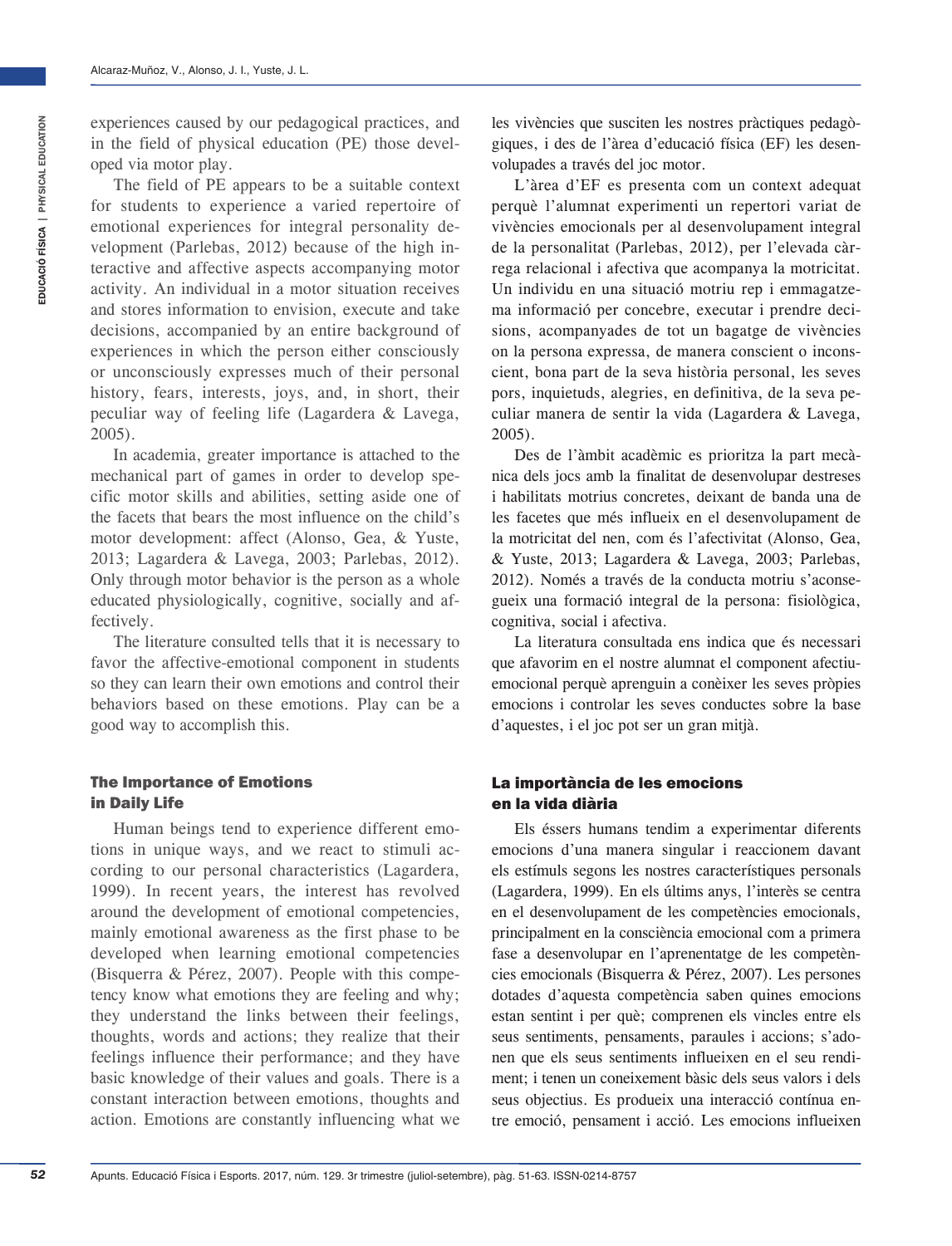think and do. In turn, thoughts affect the way we experience emotions and actions. Yet furthermore, actions have repercussions on thoughts and emotions (Miralles, 2013).

From ages 6 to 12, emotional education becomes extremely important given that this is the period when the ability to acquire personal autonomy is developed, and when peer relationships in social life increases. This is why developing the capacity to understand one's own emotions and others', along with emotional regulation, are of interest at these ages, (Renom, 2012).

#### Motor Action as the Motor of Play

The internal logic (IL) of motor play requires the player to participate intelligently in the interactions in which they must engage with the other players, the space, time and the material (Alonso, López de Sosoaga, & Segado, 2011; Parlebas, 2012).

By taking into consideration the criterion on the kind of motor interaction (relationship with others) we can distinguish four domains of motor action (Parlebas, 2012): (a) psychomotor, in which the participant acts alone (e.g., spinning tops); (b) cooperation, in which the players interact with one or more playmates (e.g., building human towers); (c) opposition, in which the player interacts with at least one adversary through body contact (e.g., arm wrestling or wrestling with another object; fencing); and (d) cooperation-opposition, in which there is both cooperation with playmates and opposition with adversaries (e.g., dodgeball).

Numerous studies (Alonso, Lavega, & Reche, 2012; Duran, Lavega, Planas, Muñoz, & Pubill, 2014; Lavega, Alonso, Etxebeste, Lagardera, & March, 2014; Lavega, Filella, Lagardera, Mateu, & Ochoa, 2013; Sáez de Ocáriz, Lavega, Mateu, & Rovira, 2014) have shown that regardless of their nature, games generate states of wellbeing, since the very features of motor play are closely tied with positive emotional experiences (Lavega, Lagardera, March, Rovira, & Araújo, 2014; Sáez de Ocáriz, Lavega, Mateu et al., 2014). However, play in social-motor games, that is, motor interaction with other players, even further heightens the positive emotions, primarily because of the players' cooperation (Desivilya & Yagil, 2005; Velázquez, 2015).

In parallel, the introduction of competition into games can influence the players' emotional experience,

constantment en el que pensem i en el que fem. Alhora, els pensaments afecten la forma d'experimentar les emocions i les accions. Però, a més, les accions repercuteixen en el pensament i en l'emoció (Miralles, 2013).

L'etapa dels 6 als 12 anys és un període durant la qual es desenvolupa la capacitat d'adquirir autonomia personal i d'augmentar les relacions entre iguals en la vida social, raó per la qual és important treballar amb els infants la capacitat per comprendre les pròpies emocions i les dels altres, juntament amb la regulació emocional (Renom, 2012).

#### L'acció motriu com a motor del joc

La lògica interna (LI) del joc motor exigeix al jugador una participació intel·ligent en les relacions que ha de mantenir amb la resta de jugadors, espai, temps i material (Alonso, López de Sosoaga, & Segat, 2011; Parlebas, 2012).

A partir de prendre en consideració el criteri de tipus d'interacció motriu (relació amb els altres) es distingeixen quatre dominis d'acció motriu (Parlebas, 2012): (a) psicomotor, on el participant actua en solitari (el joc de la baldufa); (b) de cooperació, on els jugadors interaccionen mútuament amb un o més companys (la construcció de castells humans); (c) d'oposició, on el jugador interacciona amb almenys un adversari, mitjançant contacte corporal i.g. el pols de mans o amb un objecte extracorporal (l'esgrima); (d) de cooperacióoposició, on existeix tant col·laboració amb companys com oposició amb adversari (pilota presonera).

If The two yeves the continuous of duck powers. Proposition is not due form. Alto all position is considered to the set and the particular temperature is the period when its set all changes is all changes in the continuous En diversos estudis (Alonso, Lavega, & Reche, 2012; Duran, Lavega, Planas, Muñoz, & Pubill, 2014; Lavega, Alonso, Etxebeste, Lagardera, & March, 2014; Lavega, Filella, Lagardera, Mateu, & Ochoa, 2013; Sáez de Ocáriz, Lavega, Mateu, & Rovira, 2014) s'ha demostrat que els jocs independentment de la seva naturalesa generen estats de benestar, doncs els propis trets del joc motor estan estretament vinculats amb la vivència emocional positiva (Lavega, Lagardera, March, Rovira, & Araújo, 2014; Sáez de Ocáriz, Lavega, Mateu et al., 2014). No obstant això, el fet de jugar en sociomotricitat, és a dir, interaccionant de forma motriu amb els altres jugadors, eleva encara més la intensitat d'emocions positives principalment per la col·laboració entre ells (Desivilya & Yagil, 2005; Velázquez, 2015).

Paral·lelament, la introducció de la competició en els jocs pot influir en la vivència emocional dels jugadors,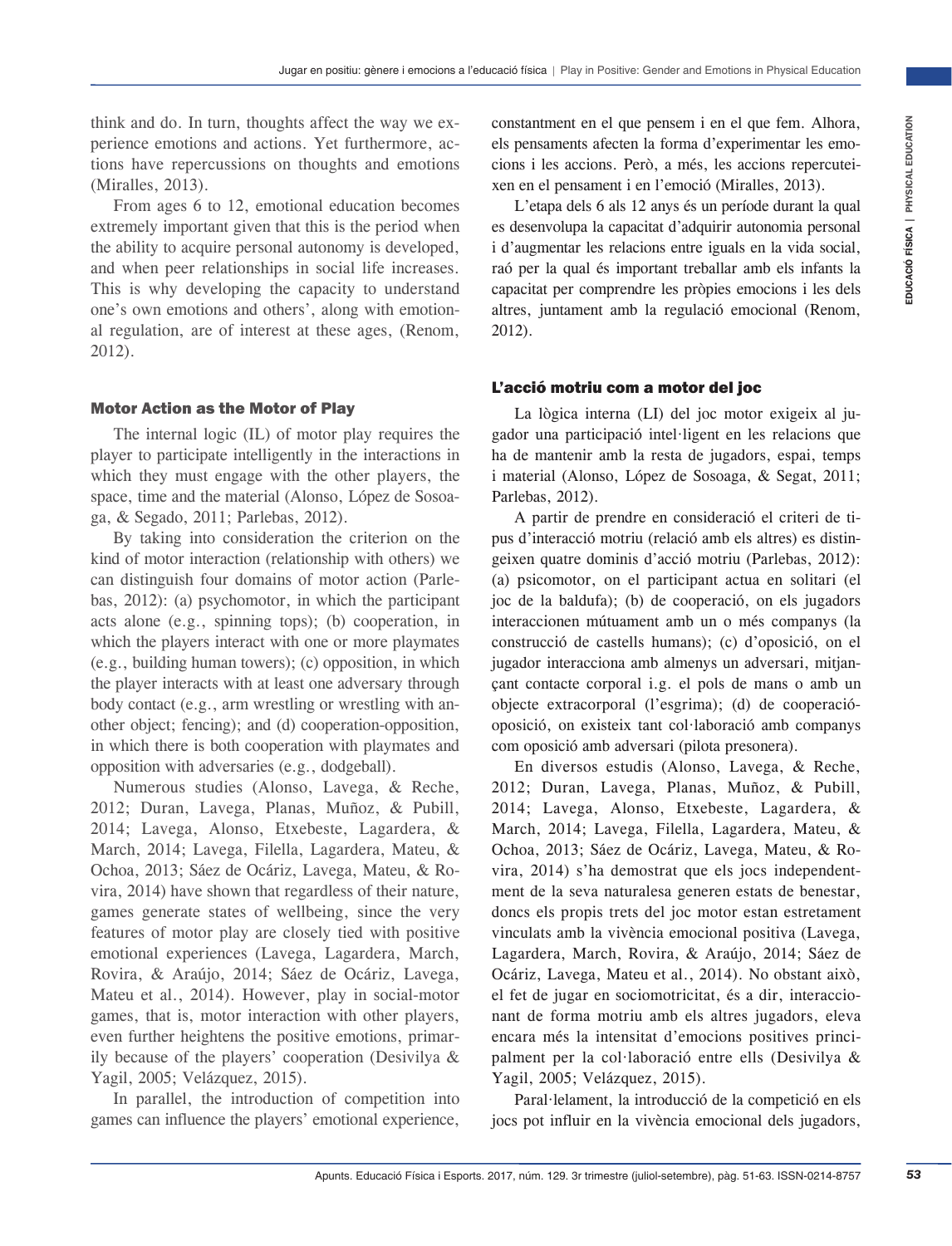since they are different situations: games with the presence of competition in which the players are geared toward winning and the game ends in winners and losers, versus those where there is no competition (Harvey & O'Donovan, 2011; Helmsen, Koglin, & Petermann, 2012; Lavega, Alonso et al., 2014; Sáez de Ocáriz, Lavega, Lagardera, Costes, & Serna, 2014).

## Gender from the Physical Education Perspective

The behavior between boys and girls is practically identical, considering that boys tend to express themselves more through features related to IL while girls show a slightly higher tendency to refer to external logic (EL), that is, to aspects external to the game which refer to the context or the individual characteristics of the players. Lagardera, Lavega, Sáez de Ocáriz, Serna and Aires (2011) found that the most important aspect of IL are rules, while girls pay more attention to the motor relation. It is worth noting that the testimonies of men are always related to competitiveness while those of women are related to the positive interaction with peers. Based on the EL, the female gender refers to people's characteristics.

Likewise, Sáez de Ocáriz, Lavega, Mateu et al. (2014) stated that boys gear most of their comments towards aspects of the IL of games, while females share these arguments with other aspects external to the motor situations proposed. Girls attribute the experience of positive emotions to the pleasure that comes from mutual assistance with others or the exchange of an object. Unlike boys, girls underscore other aspects associated with the context, such as having acted or laughed with a friend or having pleasant memories of a situation from their childhood.

Bearing in mind the literature consulted, we should consider that emotional education may lead to innovative educational actions to develop the motor behavior of children in an integrated fashion, encompassing the cognitive, physical, social and emotional capacities within the area of PE. It is essential to contribute to students' emotional learning through the development of emotional competencies (Bisquerra & Pérez, 2007), and motor activities, as well as teacher training based on the conclusions drawn. These can be borne in mind for future applications in the classroom depending on the motor and emotional objective that the teacher is seeking to reach, getting the students

ja que són situacions diferents els jocs amb presència de competició on s'orienta els jugadors a aconseguir la victòria i quedar diferenciats en guanyadors o perdedors, i aquells jocs on no existeix competició (Harvey & O'Donovan, 2011; Helmsen, Koglin, & Petermann, 2012; Lavega, Alonso et al., 2014; Sáez de Ocáriz, Lavega, Lagardera, Costos, & Serna, 2014).

## El gènere des de la perspectiva de l'educació física

El comportament entre nois i noies és pràcticament equitatiu, considerant que els nois tendeixen més a expressar-se mitjançant trets relatius a la LI i les noies presenten una tendència lleugerament superior a la dels nois pel que fa a la lògica externa (LE), és a dir, a aspectes externs al joc que al·ludeixen al context o a les característiques individuals dels jugadors. Lagardera, Lavega, Sáez de Ocáriz, Serna i Aires (2011) van identificar que l'aspecte de la LI més rellevant en el cas dels nois són les regles, mentre que les noies presten major atenció a la relació motriu. Destacant que sempre els testimoniatges dels homes estan vinculats a la competitivitat i els de les dones a la interacció positiva amb els companys. Des de la LE el gènere femení fa al·lusió a les característiques de les persones.

Igualment, Sáez de Ocáriz, Lavega, Mateu et al. (2014) van afirmar que els nois orienten majoritàriament els seus comentaris cap a variables de la LI dels jocs mentre que el gènere femení comparteix aquests arguments amb altres aspectes externs a les situacions motrius proposades. Les noies atribueixen la vivència d'emocions positives al plaer que origina l'ajuda mútua amb altres persones o l'intercanvi d'un objecte. A diferència dels nois, les noies subratllen altres aspectes associats al context, com haver actuat o rigut amb una amiga o tenir records agradables d'una situació realitzada en la infància.

Tenint en compte la literatura consultada, hem de considerar que l'educació emocional pot originar accions educatives innovadores per desenvolupar la conducta motriu del nen de forma integral, abastant les capacitats cognitives, físiques, socials i emocionals dins de l'àrea de l'EF. És necessari contribuir a l'aprenentatge emocional de l'alumne mitjançant el desenvolupament de les competències emocionals (Bisquerra & Pérez, 2007) i la motricitat, així com la formació del professorat arran de les conclusions extretes, les quals es podran tenir en compte en futures aplicacions a l'aula segons l'objectiu motor i emocional que el docent es plantegi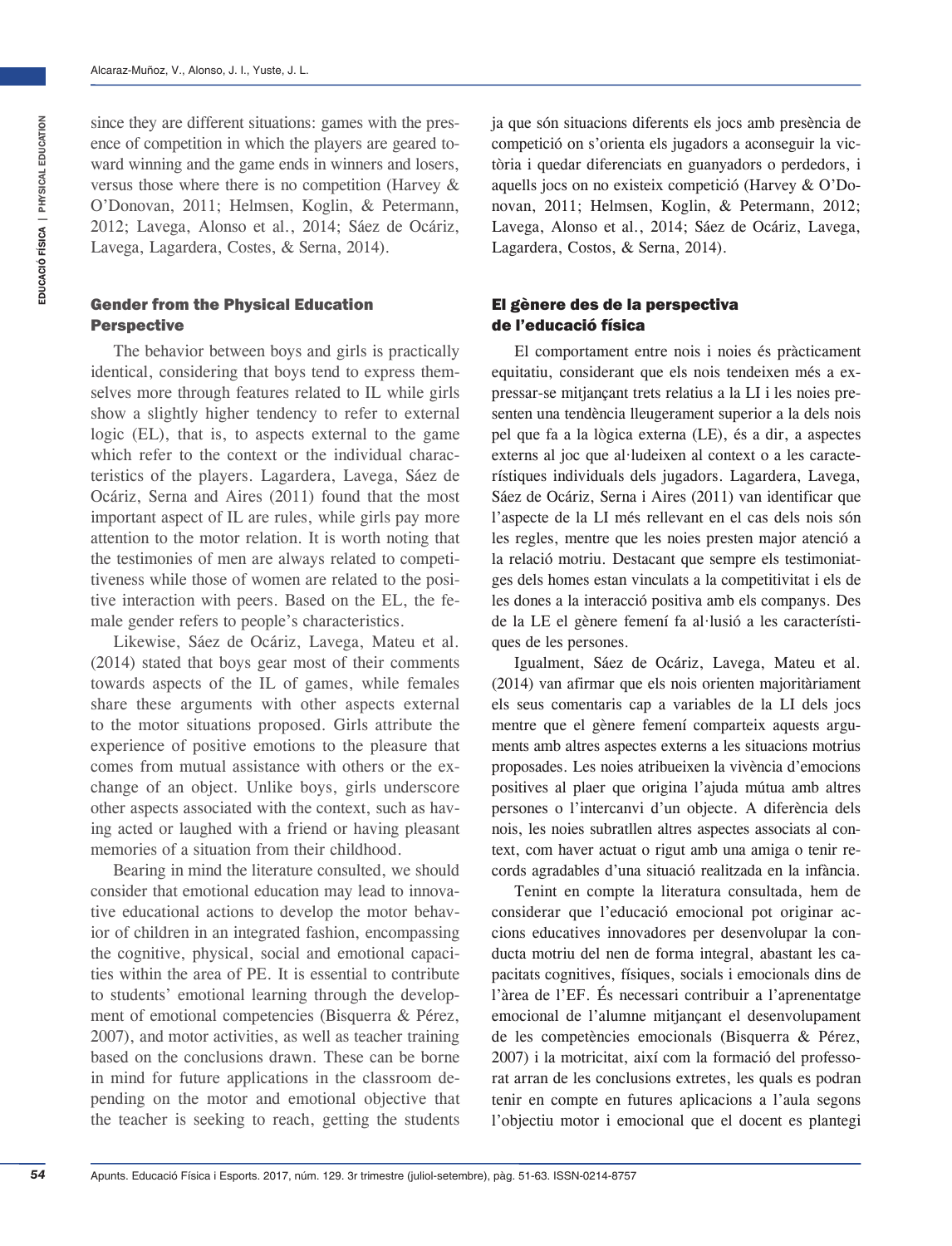involved in their own learning. For this reason, we asked the following research questions from the gender perspective: The experience of certain emotions during motor play is due to what? How does the presence of competition influence the students' emotional experiences?

Based on these theoretical arguments, the goal of the study is to analyze the positive emotional experience in cooperation-opposition games with competition according to the gender perspective.

# Material and method **Participants**

In this study, 213 students (101 boys and 112 girls) aged 10 to 12 in primary school in the Region of Murcia participated in this study (*M*=10.78;  $SD = 0.675$ . The students' parents or legal guardians were informed and provided their consent for these students to participate.

#### Procedure and Instrument

A cooperation-opposition game with competition was played in a 50-minute PE session. In this game, called *Ultimate*, the players were grouped into two equal-sized teams and had to pass a ball to their teammates without moving when throwing it, while their adversaries tried to intercept their passes. The goal was to try to take the ball to a marked space on the other side of the field to earn 1 point. The team with the most points won.

At the end of the game, the players identified their emotional experience through an *ad-hoc* instrument *(Figure 1)* which used eight graphic symbols (DeKlerk, Dada, & Alant, 2014) representing the facial expressions showing four positive emotions (happiness, joy, humor and affection) and four negative emotions (sadness, anger, fear and embarrassment) (Lazarus, 1991). The emotions were chosen considering their association with educational purposes (Bisquerra, 2010). Likewise, subjective comments were gathered which stressed the most significant aspects to justify this more intense emotion.

The design of the study falls within the semi-experiential methodology (McMillan & Schumacher, 2012) with a post-test, which gathered quantitative data along with subjective, qualitative comments.

aconseguir, involucrant l'alumne en el seu propi aprenentatge. Per això ens plantegem les següents preguntes de recerca, des de la perspectiva de gènere: a què es deu l'experimentació de determinades emocions durant el joc motor?, com influeix en la vivència emocional de l'alumnat la presència de competició?

D'acord amb aquests arguments teòrics, l'estudi es va plantejar com a objectiu analitzar la vivència emocional positiva en jocs de cooperació-oposició amb competició segons la perspectiva de gènere.

# Material i mètode **Participants**

En aquest estudi van participar 213 estudiants (101 nois i 112 noies) d'educació primària de la Regió de Múrcia, amb edats compreses entre 10 i 12 anys  $(M = 10.78; DE = 0.675)$ . Els pares o tutors legals dels alumnes van ser informats de l'estudi i hi van donar el seu consentiment.

#### Procediment i instrument

Es va realitzar un joc de cooperació-oposició amb competició dins d'una sessió de 50 minuts d'EF. En aquest joc, anomenat Ultimate, els jugadors, agrupats en dos equips equitativament, s'han de passar una pilota sense desplaçar-se al moment del llançament, mentre que els adversaris han d'interrompre les passades. L'objectiu final és intentar portar la pilota a un espai delimitat del camp contrari per obtenir 1 punt. Guanya l'equip que més punts aconsegueix.

For this teason, we also state in the state is stated to the state in the state in the state in the state is trivial content in the state is trivial content of the state is trivial content of the state is the state in the Al finalitzar el joc l'alumnat va identificar la vivència emocional experimentada mitjançant un instrument *ad hoc (fig. 1)* a través de vuit símbols gràfics (DeKlerk, Dada, & Alant, 2014), que representaven expressions facials de quatre emocions positives (felicitat, alegria, humor i afecte) i quatre emocions negatives (tristesa, ira, por i vergonya) (Lazarus, 1991). Les emocions van ser seleccionades considerant la seva vinculació amb finalitats educatives (Bisquerra, 2010). Així mateix, es van recollir comentaris subjectius on destacaven els aspectes més significatius per justificar aquesta emoció més intensa.

El disseny de la recerca es va situar dins de la metodologia semiexperiencial (McMillan & Schumacher, 2012) amb post-test, on es van recollir dades de naturalesa quantitativa al costat de comentaris subjectius de caràcter qualitatiu.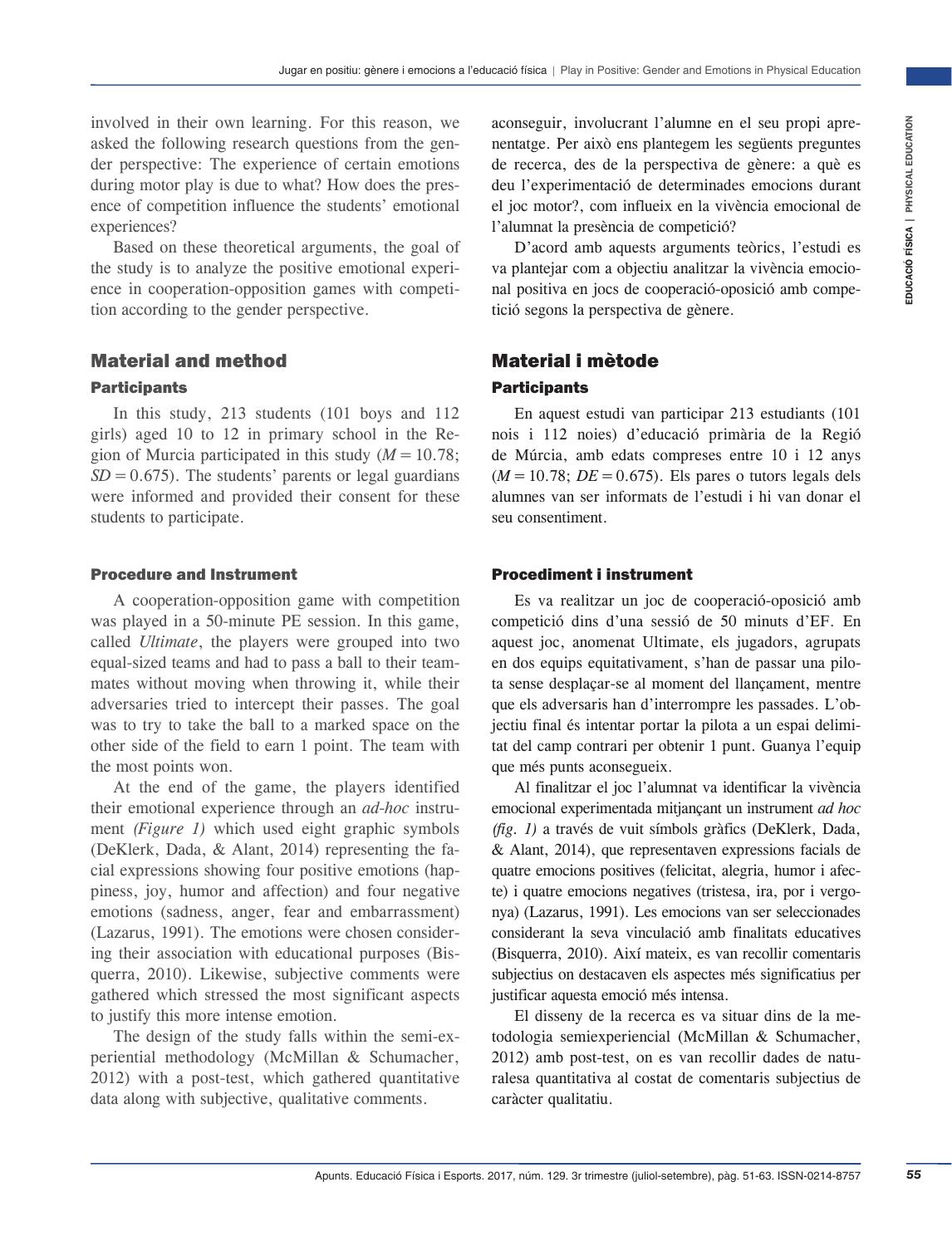





Figura 1. *Instrument* ad hoc *de reconeixement emocional*

#### Analysis of Qualitative Data

The comments on the most intense positive emotions were transcribed in a Microsoft Excel file. Following the analysis guidelines reviewed in studies like Lavega, Alonso et al. (2014), Lavega, Lagardera et al. (2014) and Sáez de Ocáriz, Lavega, Mateu et al. (2014), we first applied a deductive analysis in which each comment was classified according to the presence (1) or absence (0) of terms associated with the features of IL or EL *(Table 1).*

| Categories |                                         | <b>Description</b>                                                                    |
|------------|-----------------------------------------|---------------------------------------------------------------------------------------|
| IL.        | relation                                | kind of motor relation among parti-<br>cipants                                        |
|            | space<br>time                           | use of the playing field<br>events that occurred during the<br>game or winning/losing |
|            | material<br>rules                       | use of material to participate<br>specific characteristics of the game                |
| FL.        | time                                    | characteristics of the time<br>– and<br>weather                                       |
|            | space                                   | maintenance conditions of the pla-<br>ying field                                      |
|            | material                                | basic components of the game ma-<br>terial                                            |
|            | relation                                | permanent attributes of the pla-<br>yers                                              |
|            | people                                  | features and temporary circumstan-<br>ces of the people                               |
|            | IL: internal logic; EL: external logic. |                                                                                       |





Anàlisi de les dades qualitatives

Es van transcriure tots els comentaris sobre emocions positives més intenses a un arxiu Microsoft Excel. Seguint les pautes d'anàlisis revisades en estudis com els de Lavega, Alonso et al. (2014), Lavega, Lagardera et al. (2014) i Sáez de Ocáriz, Lavega, Mateu et al. (2014) es va aplicar una primera anàlisi deductiva on cada comentari va ser classificat en funció de la presència (1) o absència (0) de termes associats a trets de la LI o de la LE (*taula 1*).

| Categories |                                                   | Descripció                                                                                                                                                                                                                                   |
|------------|---------------------------------------------------|----------------------------------------------------------------------------------------------------------------------------------------------------------------------------------------------------------------------------------------------|
| П          | relació<br>espai<br>temps<br>material<br>regles   | tipus de relació motriu entre partici-<br>pants<br>ús del terreny de joc<br>fets ocorreguts en el decurs del joc o<br>guanyar/perdre<br>ús del material per participar<br>característiques específiques del<br>joc                           |
| LE         | temps<br>espai<br>material<br>relació<br>persones | característiques del temps i meteo-<br>rologia<br>condicions de manteniment del terreny<br>de joc<br>components bàsics del material de<br>joc<br>atributs permanents dels jugadors<br>trets i circumstàncies transitòries de<br>les persones |
|            | LI: lògica interna. LE: lògica externa.           |                                                                                                                                                                                                                                              |

 $\blacktriangle$ 

Taula 1. *Anàlisi deductiva, categories de LI i LE*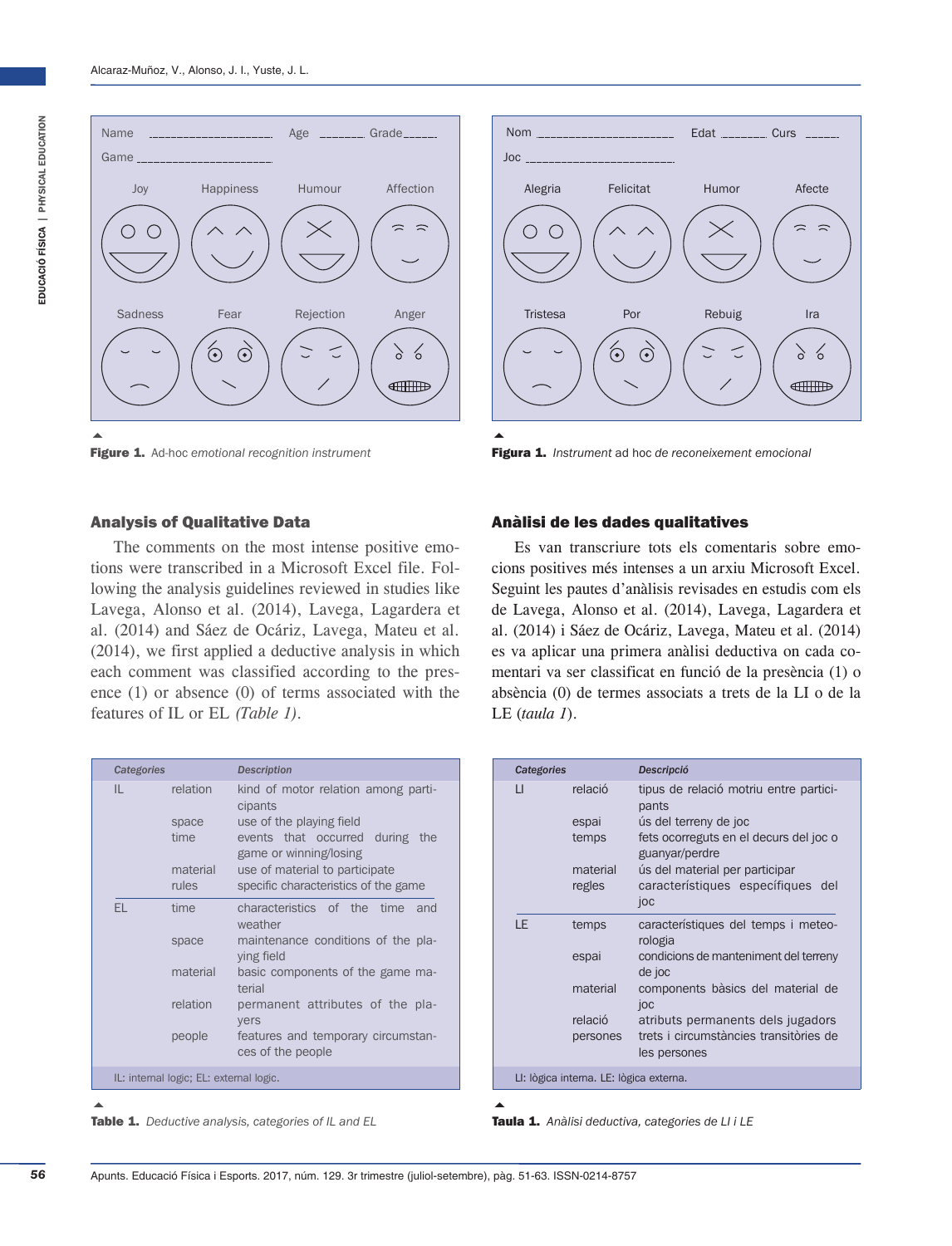|     | <b>Features</b>                         | %                 | <b>Examples</b>                                                                                  |
|-----|-----------------------------------------|-------------------|--------------------------------------------------------------------------------------------------|
| IL  | <b>Time</b><br><b>Rules</b><br>Relation | 41<br>10.5<br>7.4 | "because we won"<br>"this game was really fun"<br>"I liked it because they worked with me"       |
| EL. | People<br>Relation                      | 35.8<br>5.3       | "the most important thing is to have<br>fun''<br>"happiness because I played with my<br>friends" |

 $\blacktriangle$ 

Table 2. *Features of IL and EL in positive emotional experiences*

In some messages, more than one category associated with the IL and EL of the motor situation may appear, given that the complete text of each comment was considered.

Later we proceeded to the inductive analysis, where we extracted macro- and micro-categories of wellbeing that best fit the emotional experience of the players, and finally we obtained the frequency with which the categories appeared.

# **Results**

# Aspects of IL and EL in the Subjective **Experience**

The participants' explanations alluded to aspects of IL to justify the positive emotional experience in 42.6% of the cases, while 37.7% of the comments simultaneously referred to features of both IL and EL. However, narrations associated exclusively with features of EL accounted for 19.7%. *Table 2* shows the detailed percentages of the features of IL and EL, along with examples of comments.

The other features like space and the object of the IL or time, space and object belonging to the EL were not mentioned.

Comments were found in which several features of IL were mentioned simultaneously, such as *"because the team worked well and we won"*, or several features of EL, such as "*I'm happy because I played with my friends",* and some narrations combine features of IL and EL, such as *"I'm happy because I won and I had fun with this game".*

*Table 3* shows the results by gender and the features of IL and EL mentioned.

|    | <b>Trets</b>                      | %                 | <b>Exemples</b>                                                                                                  |
|----|-----------------------------------|-------------------|------------------------------------------------------------------------------------------------------------------|
| LI | <b>Temps</b><br>Regles<br>Relació | 41<br>10.5<br>7.4 | "perquè hem guanyat"<br>"aquest joc ha estat molt divertit"<br>"m'ha agradat perquè han col·la-<br>borat amb mi" |
| ΙF | Persones<br>Relació               | 35.8<br>5.3       | "el que compta és divertir-se"<br>"felicitat perquè he jugat amb els<br>meus amics"                              |
|    |                                   |                   |                                                                                                                  |

Taula 2. *Trets de la LI i LE sobre vivència emocional positiva*

En alguns missatges podia aparèixer més d'una categoria associada a la LI i a la LE de la situació motriu, ja que es va considerar el text complet de cada comentari.

Posteriorment es va procedir a l'anàlisi inductiva, on es van extreure macro i microcategories de benestar més ajustades a l'experimentació emocional dels jugadors i, finalment, es va obtenir la freqüència d'aparició de categories.

# **Resultats**

## Aspectes de la lògica interna i externa en la vivència subjectiva

Applies the most of the most state in the set of the most of the most of the most of the most of the most of the most of the most of the most of the most of the most of the most of the most of the most of the most of the Els participants van al·ludir en les seves explicacions amb un percentatge de 42.6% a aspectes de la LI per justificar la vivència emocional positiva, amb un percentatge de 37.7% van fer referència simultàniament en els seus comentaris a trets tant de la LI com de la LE. Mentre que en les narracions vinculades únicament a trets de la LE es va obtenir un percentatge de 19.7%. En la *taula 2* es mostren els percentatges detallats dels trets de LI i LE al costat d'exemples de comentaris.

La resta de trets com espai i objecte de la LI o temps, espai i objecte pertanyents a la LE no es van indicar.

Es van trobar comentaris en els quals apareixien esmentats simultàniament diversos trets de la LI, com "*perquè l'equip ha funcionat molt bé i hem guanyat*" o de la LE com "*estic feliç perquè he jugat amb els meus amics*", i narracions combinaven trets de la LI i de la LE, com "*estic content perquè he guanyat i m'he divertit amb aquest joc*".

A la *taula 3* es mostren els resultats obtinguts segons el gènere i els trets de la LI i LE esmentats.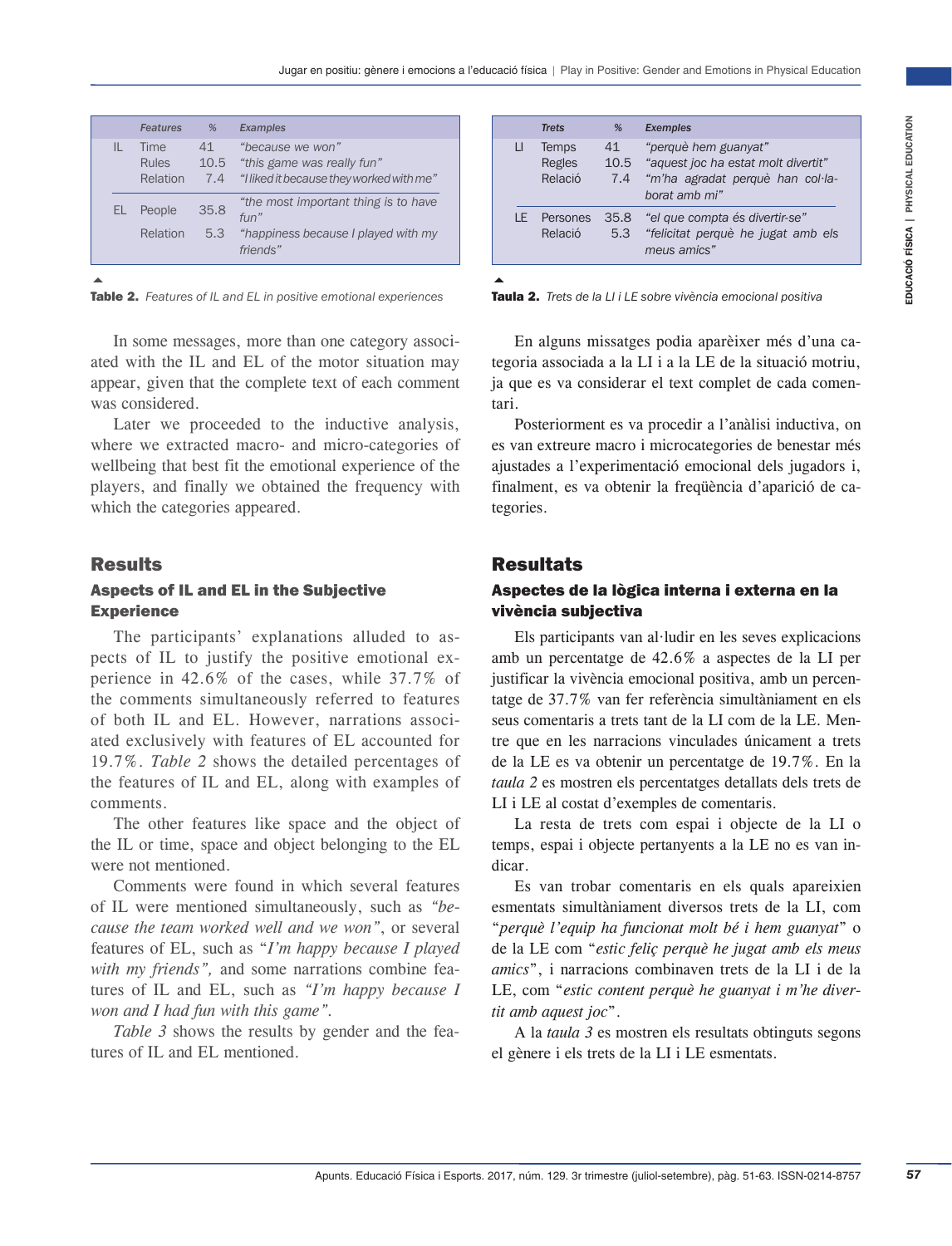|     | <b>Features</b>                  | Boys $(\%)$  | Girls $(\%)$        |
|-----|----------------------------------|--------------|---------------------|
|     | Time<br><b>Rules</b><br>Relation | 41.2<br>20.6 | 39.1<br>7.8<br>10.9 |
| EL. | People<br>Relation               | 29.4<br>8.8  | 37.5<br>47          |

 $\blacktriangle$ 

Table 3. *Features of IL and EL mentioned in the subjective explanations about the positive emotional experience, by gender*

#### Macro- and Micro-Categories Resulting from the Subjective Experience

Another inductive categorization more fitting the details that the participants described in their comments was applied *(Table 4).*

With the analysis of the complete text in the comments, we found simultaneous mentions of different macro-categories in the same comment, such as *"because we won"* (wellbeing because of winning), *"I laughed"* (wellbeing because of laughter) and *"I had fun"* (wellbeing because of fun).

Likewise, the comments were analyzed from the gender perspective *(Table 5)* in order to ascertain whether or not there were differences between boys and girls when they justified their positive emotional experience during the cooperation-opposition game with competition.

| Macro-categories and micro-categories of wellbeing | %    |
|----------------------------------------------------|------|
| because of winning                                 | 33.5 |
| feels happy because they won                       | 17.6 |
| feels happy because their team won                 | 9.4  |
| feels happy because their team won big             | 2.4  |
| because of fun                                     | 19.8 |
| enjoys playing                                     | 17.6 |
| because of laugher                                 | 8    |
| feels good laughing when playing                   | 8.2  |
| because of teamwork                                | 6.9  |
| feels that the entire team worked together         | 5.9  |
| feels that the team worked with him                | 2.4  |
| despite losing                                     | 6.9  |
| feels happy even though their team lost            | 5.5  |
| because of playing with friends                    | 5.7  |
| had fun playing with friends                       | 5.4  |
| because of liking the game                         | 3.4  |
| because of participating                           | 3.4  |
| because of the emotion experienced: joy and        |      |
| compassion                                         | 2.3  |
| because of efficacy in the game                    | 2.3  |
| despite the emotion felt: insecurity or fear       | 2.3  |

|     | <b>Trets</b>               | Nens $(\%)$  | Nenes $(\%)$        |
|-----|----------------------------|--------------|---------------------|
| П   | Temps<br>Regles<br>Relació | 41.2<br>20.6 | 39.1<br>7.8<br>10.9 |
| I F | Persones<br>Relació        | 29.4<br>8.8  | 37.5<br>4.7         |

 $\blacktriangle$ 

Taula 3. *Trets de la LI i LE esmentats en funció del gènere*

## Macro i microcategories conseqüents de la vivència subjectiva

Es va aplicar una altra categorització de caràcter inductiu més ajustada als detalls que els participants descrivien en els seus comentaris (*taula 4*).

Amb l'anàlisi de text complet en els comentaris es van trobar mencions simultànies de diferents macrocategories en un mateix comentari, tals com "*perquè hem guanyat (benestar per guanyar), he rigut (benestar per riure) i m'ho he passat bé (benestar per diversió*)".

De la mateixa manera, els comentaris van ser analitzats des de la perspectiva de gènere *(taula 5)*, amb la finalitat d'esbrinar si existien o no diferències entre nens i nenes quan justifiquen la seva vivència emocional positiva experimentada durant un joc de cooperació-oposició amb competició.

| Macrocategories i microcategories de benestar  | %    |
|------------------------------------------------|------|
| per guanyar                                    | 33.5 |
| se sent feliç perquè ha guanyat                | 17.6 |
| se sent feliç perquè el seu equip ha guanyat   | 9.4  |
| se sent feliç perquè el seu equip ha guanyat   |      |
| amb diferència                                 | 2.4  |
| per diversió                                   | 19.8 |
| gaudeix jugant                                 | 17.6 |
| per riure                                      | 8    |
| li produeix benestar riure mentre juga         | 8.2  |
| per col·laboració de l'equip                   | 6.9  |
| sent que l'equip complet ha col·laborat        | 5.9  |
| sent que l'equip ha col·laborat amb ell        | 2.4  |
| malgrat haver perdut                           | 6.9  |
| se sent feliç encara que el seu equip ha per-  | 5.5  |
| $d$ ut                                         |      |
| per jugar amb amics                            | 5.7  |
| s'ha divertit jugant amb els seus amics        | 5.4  |
| per agradar el joc                             | 3.4  |
| per participar                                 | 3.4  |
| per emoció sentida: alegria i compassió        | 2.3  |
| per eficàcia en el joc                         | 2.3  |
| a pesar de l'emoció sentida: inseguretat o por | 2.3  |

# $\blacktriangle$

Table 4. *Macro- and micro-categories extracted through inductive analysis*

#### $\blacktriangle$

Taula 4. *Macrocategories i microcategories extretes mitjançant anàlisi inductiva*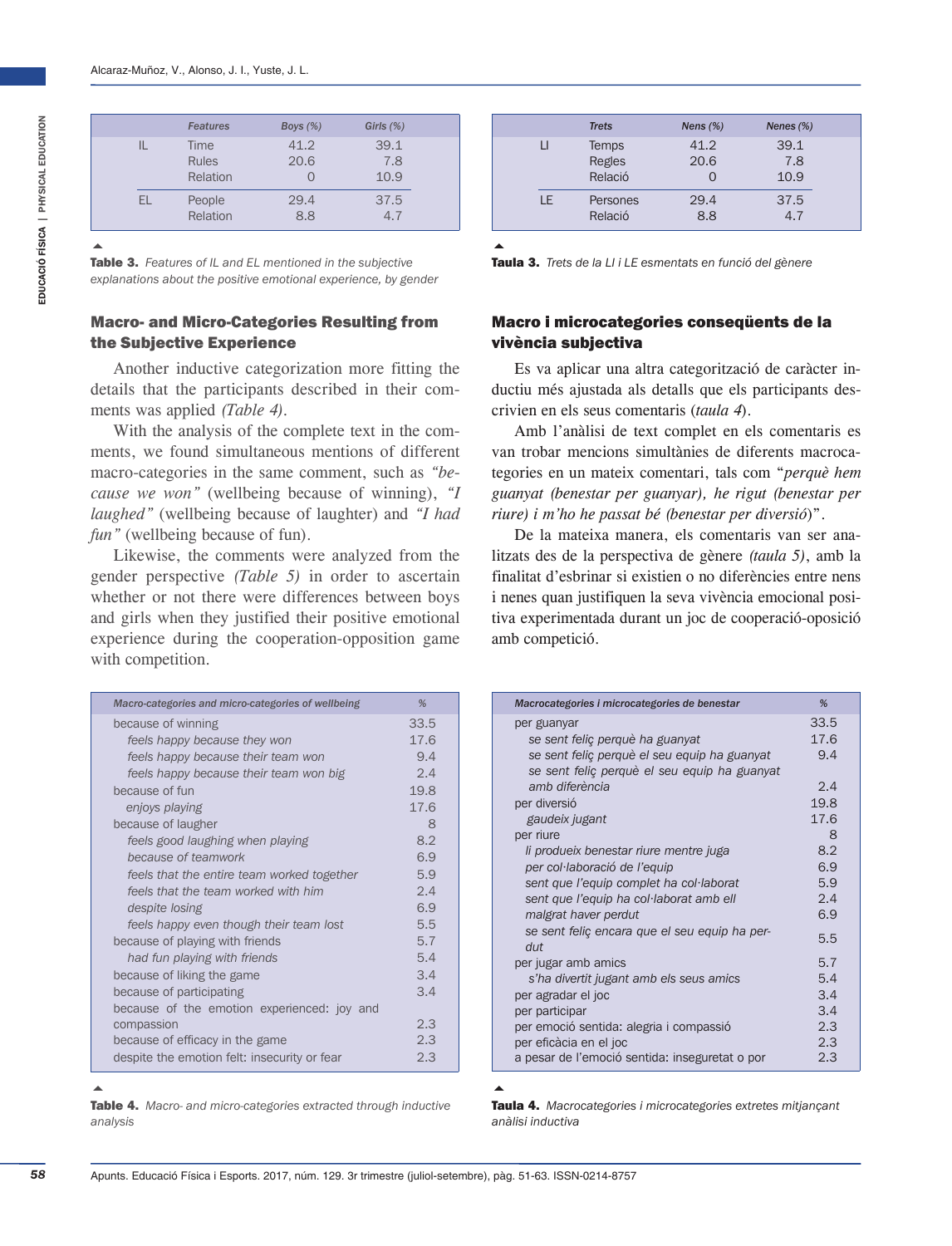| Macro-categories of wellbeing           | Boys $(\%)$      | Girls $(\%)$ |
|-----------------------------------------|------------------|--------------|
| because of winning                      | 46.7             | 26.8         |
| because of fun                          | 26.7             | 16.1         |
| because of laughter                     | 6.7              | 8.9          |
| because of playing with friends         | 6.7              | 5.3          |
| because of liking the game              | 3.3 <sup>°</sup> | 3.6          |
| because of teamwork                     | $\cap$           | 10.7         |
| despite defeat                          | $\Omega$         | 10.7         |
| because of participating                | $\cap$           | 5.3          |
| because of the emotion experienced:     |                  |              |
| joy and compassion                      | $\cap$           | 3.6          |
| because of efficacy in the game         |                  | 3.6          |
| despite cheating                        | 3.3 <sup>°</sup> |              |
| despite not liking the game             | 3.3              | $\cap$       |
| despite the emotion felt: insecurity or |                  |              |
| fear                                    |                  | 1.8          |
| because of effort                       |                  | 1.8          |
| because of because of the other team    |                  | 1.8          |
| because of personality                  | 1.2              |              |

 $\blacktriangle$ Table 5. *Analysis of macro-categories extracted by gender*

## **Discussion**

The main purpose of this study was to analyze, from the gender perspective, the relationship between practicing a cooperation-opposition game with competition and aspects that influence the experience of positive emotions.

## Internal Logic as a Motor to Arouse Positive Emotions

The analysis of the qualitative data showed that the students in primary education primarily paid attention to features of IL to justify their experience of the most intense positive emotions in a cooperationopposition game with competition, just as in the studies by Lagardera et al. (2011), Lavega, Lagardera et al. (2014), Miralles (2013) and Sáez de Ocáriz, Lavega, Mateu et al. (2014). This may be due to the close ties between positive emotional experiences and the characteristics of the IL, given that they determine the way the player acts (Alonso et al., 2011).

On the other hand, the simultaneous combination of features of IL and EL as a second way of justifying the emotional experience showed that students base themselves primarily on the rules, time, material, relation and space as the main elements of the game itself to justify what they felt, but they did

|    | Boys $(\%)$            | Girls $(\%)$                               | Macrocategories de benestar                                                                                                           | Nens $(%)$                                               | Nenes $(\%)$   |  |
|----|------------------------|--------------------------------------------|---------------------------------------------------------------------------------------------------------------------------------------|----------------------------------------------------------|----------------|--|
|    | 46.7                   | 26.8                                       | per guanyar                                                                                                                           | 46.7                                                     | 26.8           |  |
|    | 26.7                   | 16.1                                       | per diversió                                                                                                                          | 26.7                                                     | 16.1           |  |
|    | 6.7                    | 8.9                                        | per riure                                                                                                                             | 6.7                                                      | 8.9            |  |
|    | 6.7                    | 5.3                                        | per jugar amb amics                                                                                                                   | 6.7                                                      | 5.3            |  |
|    | 3.3                    | 3.6                                        | per agradar el joc                                                                                                                    | 3.3                                                      | 3.6            |  |
|    | $\circ$                | 10.7                                       | per col·laboració de l'equip                                                                                                          | 0                                                        | 10.7           |  |
|    | 0<br>$\circ$           | 10.7<br>5.3                                | malgrat haver perdut<br>per participar                                                                                                | $\mathbf{O}$<br>0                                        | 10.7<br>5.3    |  |
| I, |                        |                                            | per emoció sentida: alegria i com-                                                                                                    |                                                          |                |  |
|    | $\circ$                | 3.6                                        | passió                                                                                                                                | 0                                                        | 3.6            |  |
|    | $\overline{O}$         | 3.6                                        | per eficàcia en el joc                                                                                                                | $\Omega$                                                 | 3.6            |  |
|    | 3.3                    | $\circ$                                    | a pesar de las trampes                                                                                                                | 3.3                                                      | $\overline{0}$ |  |
|    | 3.3                    | $\overline{O}$                             | a pesar de no agradar el joc                                                                                                          | 3.3                                                      | $\mathbf{O}$   |  |
| r  |                        |                                            | a pesar de l'emoció sentida: inse-                                                                                                    |                                                          |                |  |
|    | $\circ$                | 1.8                                        | guretat o por                                                                                                                         | 0                                                        | 1.8            |  |
|    | $\circ$                | 1.8                                        | per esforç                                                                                                                            | 0                                                        | 1.8            |  |
|    | $\circ$                | 1.8                                        | per equip contrari                                                                                                                    | 0                                                        | 1.8            |  |
|    | 1.2                    | $\circ$                                    | per personalitat                                                                                                                      | 1.2                                                      | $\overline{0}$ |  |
|    |                        | ion game with com-<br>ce the experience of | pràctica d'un joc de cooperació-oposició amb competi-<br>ció i aspectes que influeixen en l'experimentació d'emo-<br>cions positives. |                                                          |                |  |
|    | <b>Arouse Positive</b> |                                            | La lògica interna com a motor per suscitar<br>emocions positives                                                                      |                                                          |                |  |
|    |                        | ve data showed that                        | L'anàlisi de les dades qualitatives va mostrar que                                                                                    |                                                          |                |  |
|    |                        | on primarily paid at-                      | aquests estudiants d'educació primària van atendre prin-                                                                              |                                                          |                |  |
|    |                        | ly their experience of                     | cipalment a trets de la LI per justificar la seva experi-                                                                             |                                                          |                |  |
|    |                        |                                            |                                                                                                                                       |                                                          |                |  |
|    |                        | ons in a cooperation-                      | mentació d'emocions positives més intenses en un joc                                                                                  |                                                          |                |  |
|    |                        | n, just as in the stud-                    | de cooperació-oposició amb competició, igual que en                                                                                   |                                                          |                |  |
|    |                        | Lavega, Lagardera et                       | estudis de Lagardera et al. (2011), Lavega, Lagardera                                                                                 |                                                          |                |  |
|    |                        | áez de Ocáriz, Lave-                       | et al. (2014), Miralles (2013) i Sáez de Ocáriz, Lavega,                                                                              |                                                          |                |  |
|    |                        | ty be due to the close                     | Mateu et al. (2014). La raó potser és l'estreta vinculació                                                                            |                                                          |                |  |
|    |                        | experiences and the                        | existent entre la vivència emocional positiva i les carac-                                                                            |                                                          |                |  |
|    |                        | that they determine                        | terístiques de la LI, ja que aquestes determinen la mane-                                                                             |                                                          |                |  |
|    | et al., $2011$ ).      |                                            | ra d'actuar del jugador (Alonso et al., 2011).                                                                                        |                                                          |                |  |
|    |                        | Itaneous combination                       | D'altra banda, la combinació simultània de trets de                                                                                   |                                                          |                |  |
|    |                        | second way of justi-                       | la LI i de la LE com a segona manera de justificar la                                                                                 |                                                          |                |  |
|    |                        | showed that students                       | vivència emocional va mostrar que els alumnes es van                                                                                  |                                                          |                |  |
|    |                        | ne rules, time, mate-                      | basar principalment en les regles, el temps, el mate-                                                                                 |                                                          |                |  |
|    |                        |                                            |                                                                                                                                       |                                                          |                |  |
|    |                        | main elements of the                       |                                                                                                                                       | rial, la relació i l'espai com a elements propis del joc |                |  |
|    |                        | y felt, but they did                       | per justificar el que van sentir, però no van oblidar el                                                                              |                                                          |                |  |
|    |                        |                                            |                                                                                                                                       |                                                          |                |  |
|    |                        |                                            | Apunts. Educació Física i Esports. 2017, núm. 129. 3r trimestre (juliol-setembre), pàg. 51-63. ISSN-0214-8757                         |                                                          |                |  |
|    |                        |                                            |                                                                                                                                       |                                                          |                |  |

# Discussió

## La lògica interna com a motor per suscitar emocions positives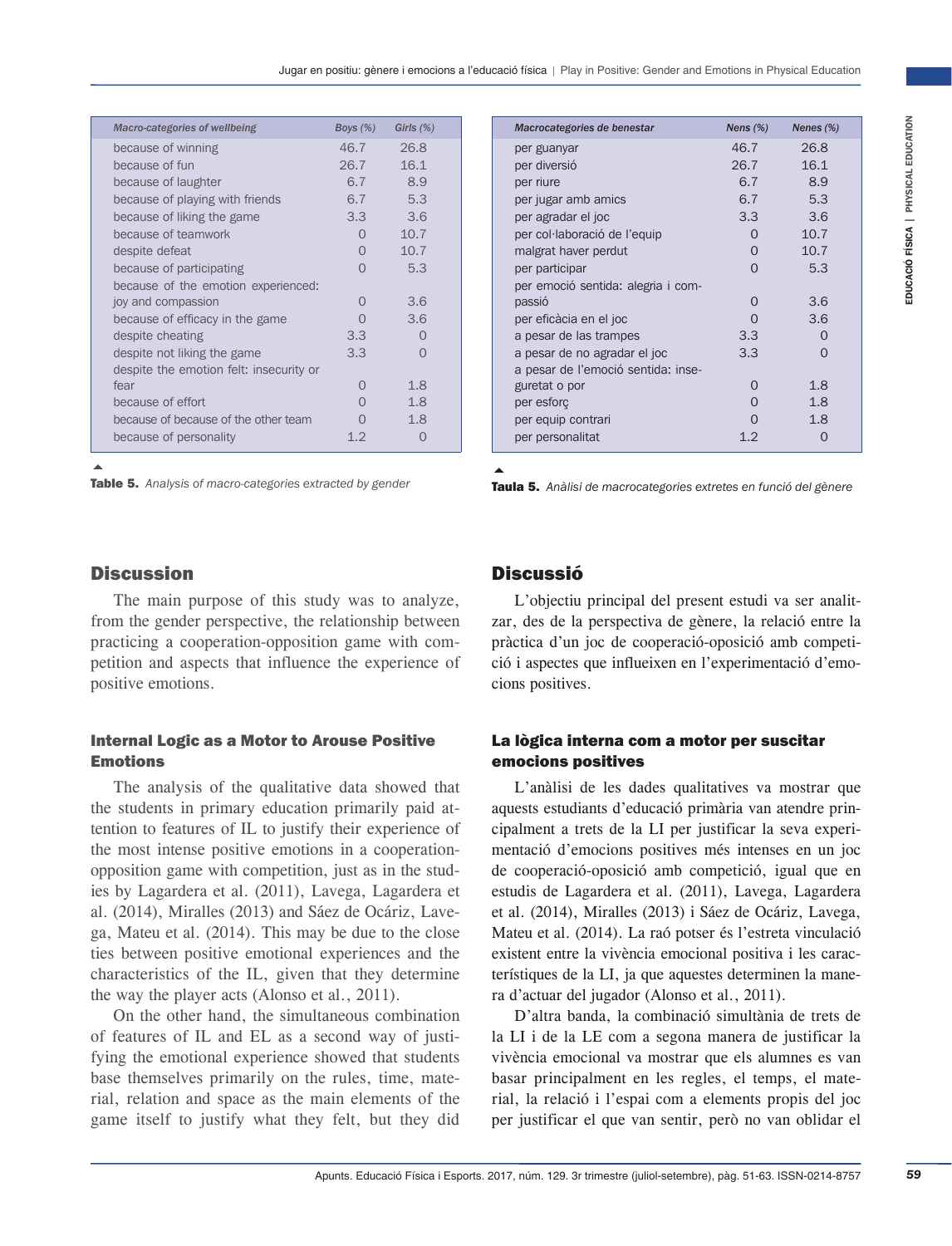not forget the context in which the motor situation took place, similar to other studies (Sáez de Ocáriz, Lavega, Mateu et al., 2014). This may be due to students' psychological and social development, because at this stage, specifically ages 6 to 12, children are seeking to strengthen interpersonal relationships with their peers. Hence, they attach equal importance to the EL of the game, more specifically to playing with friends of laughing and having fun with them (Renom, 2012).

#### Gender and Internal/External Logic of the Game for the Positive Emotional Experience

This study shows that in this specific case gender showed two very different trends. Boys primarily justified their experience of positive emotions with IL variables, while girls shared these arguments with other external aspects that influenced the motor situation proposed. This finding is corroborated by the results of other studies (Lagardera et al., 2011; Lavega, Lagardera et al., 2014; Sáez de Ocáriz, Lavega, Mateu et al., 2014). In their comments, boys mentioned elements of the IL of the game, while the girls shared these arguments with others external to the game. Girls attributed their experience of positive emotions to the wellbeing that comes from helping each other, exchanging laughter or playing with a friend. Thus, unlike boys, they do not ignore those aspects which also enrich this motor situation.

Based on the IL, the boys referred to time and the rules, just like the girls, who also mentioned time more frequently, although unlike the boys, other aspects related to social relationships were also significant to girls. Specifically, the girls stressed the motor interaction as a feature of the IL, as they deemed cooperation among the entire team important, as well as the fact that the team cooperated with them and they did not feel rejected. This may be due to the close relationship between positive emotions and cooperation (Desivilya & Yagil, 2005; Velázquez, 2015). These findings match those of another study by Lagardera et al. (2011), which found that girls attached more importance to social relationships and to the characteristics of people than boys, who found winning much more important in a competitive game. However, the development of the study offers new

context on es va desenvolupar aquesta situació motriu, com va succeir en altres recerques (Sáez de Ocáriz, Lavega, Mateu et al., 2014). Probablement, a causa del desenvolupament psicoevolutiu i social en el qual es troba aquest alumnat, ja que en aquesta etapa, concretament dels 6 a 12 anys, els nens i nenes busquen afermar relacions interpersonals amb els seus iguals, motiu pel qual els infants concedeixin tanta importància a la LE del joc, més concretament, al fet de jugar amb amics o riure i gaudir-ne amb ells (Renom, 2012).

## Gènere i lògica interna/externa del joc per a la vivència emocional positiva

Aquest estudi va posar de manifest que el gènere en aquest cas concret va establir dues tendències molt diferenciades. Els nens van justificar majoritàriament la seva experimentació d'emocions positives amb variables de la LI, mentre que les nenes van compartir aquests arguments amb altres aspectes externs que van influir en la situació motriu proposada. Aquesta troballa es corrobora amb els resultats d'altres recerques (Lagardera et al., 2011; Lavega, Lagardera et al., 2014; Sáez de Ocáriz, Lavega, Mateu et al., 2014). Els nens van al·ludir en els seus comentaris a elements de la LI del joc, mentre que les nenes van compartir aquests arguments al costat d'uns altres d'àmbit extern al joc. Les nenes van atribuir la vivència d'emocions positives al benestar que origina l'ajuda mútua amb altres persones, l'intercanvi de somriures o jugar amb una amiga, doncs a diferència dels nens elles no obliden aquests aspectes que també enriqueixen aquesta situació motriu.

Des de la LI el gènere masculí va fer referència al temps i a les regles, igual que el gènere femení, que també va al·ludir amb major freqüència al temps, encara que a diferència dels nois, els van ser significatius aspectes relatius a les relacions socials. Concretament, les noies van destacar la interacció motriu com a tret de la LI en considerar important la col·laboració de l'equip complet o que aquest cooperés amb elles i no sentir-se rebutjades, potser es deu a l'estreta relació entre les emocions positives i la col·laboració (Desivilya & Yagil, 2005; Velázquez, 2015). Aquestes dades van coincidir amb un altre estudi de Lagardera et al. (2011) on s'afirmava que les nenes atorgaven major importància a les relacions socials i a les característiques de les persones, a diferència dels nens, en qui guanyar era molt més rellevant en un joc competitiu. No obstant això, el desenvolupament d'aquesta recerca aporta com a novetat que les nenes, igual que els nens,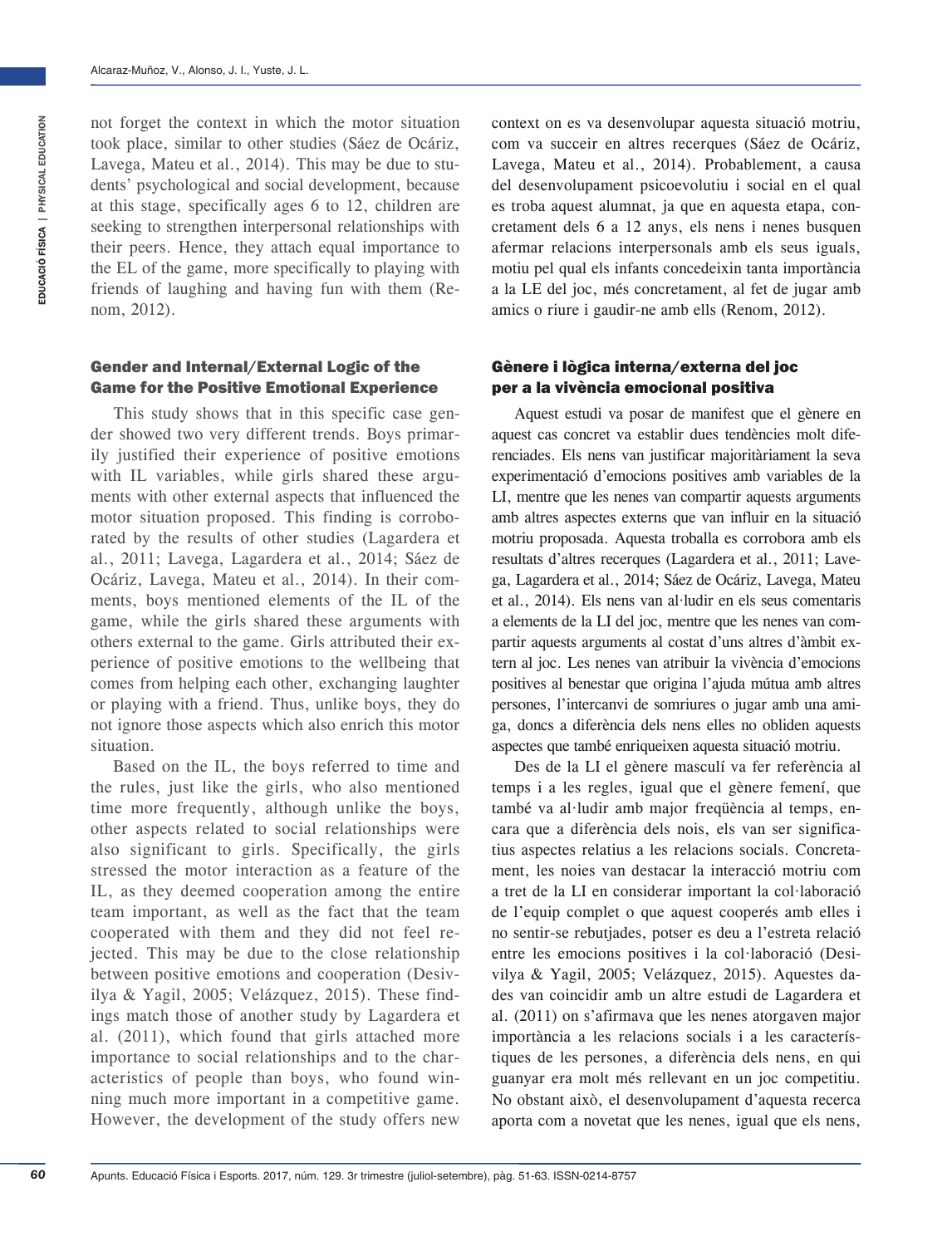insight into the fact that within IL, both girls and boys consider winning or losing the game to be important (Harvey & O'Donovan, 2011). However, it is also true that girls bear in mind the internal relation they have with the other players to justify their positive emotions, unlike boys, who did not mention this in any comment.

With regard to EL, both boys and girls justified their positive emotions with the "people" variable with high values, stressing aspects related to the context such as having played with their friends or having laughed during the motor practice. These results are corroborated by those obtained in the study by Sáez de Ocáriz, Lavega, Mateu et al. (2014).

## The Logic of the Game Analyzed from the Macro- and Micro-Categories by Gender

Based on the IL considering the motor relation which happens in the game, the girls showed a notable difference compared to the boys, given that they considered the fact that the entire team worked together or cooperated with them to justify their positive emotional experience. This shows that during play, girls tend to more readily experience fear or insecurity at being rejected by the team or by a specific player than boys (Helmsen et al., 2012), but at the end of the game they manage to experience a sense of wellbeing. This may have been due to females' higher emotional facilitation skills than males, meaning their willingness to always conduct their emotions positively in unpleasant situations (Castro-Schilo & Kee, 2010; Farrelly & Austin, 2007; McIntyre, 2010). Likewise, this justifies the fact that the comments in which wellbeing was justified despite defeat or despite the emotion felt only came from the girls. On these occasions, even when they lost, girls attached more importance to cooperating with classmates or laughing and playing with their friends. However, being on the losing team was still important in recognizing their emotional experience. In this sense, when the decision is taken to use competition with primary students, it is essential to ensure that they all have the same chance of winning somewhat regularly (Miralles, 2013). In this way, we are fostering the experience of positive emotions along with healthy lifestyles and subjective wellbeing.

dins de la LI també consideren important el fet de ser guanyador o perdedor en el joc (Harvey & O'Donovan, 2011). Encara que sí que és cert que elles tenen en compte la relació interna que es manté amb la resta de jugadors com a justificant de les seves emocions positives a diferència dels nois, que en cap comentari va ser esmentada.

En relació amb la LE, tant els nois com les noies van justificar amb valors elevats les seves emocions positives amb la variable persones, subratllant aspectes associats al context com haver jugat amb els seus amics o rigut durant la pràctica motriu, aquests resultats es corroboren amb els obtinguts en la recerca de Sáez de Ocáriz, Lavega, Mateu et al. (2014).

## La lògica del joc analitzada des de les macro i microcategorías, en funció del gènere

II., hoth the mean and direct is a mean and the set of set of set of set of set of set of set of set of set of set of set of set of set of set of the set of the set of the set of the set of the set of the set of the set o Des de la LI, considerant la relació motriu que succeeix en el joc, les nenes van mostrar una notable diferència en relació amb els nens, ja que van considerar rellevant per a la justificació de la seva vivència emocional positiva que l'equip complet col·laborés o que aquest cooperés amb elles. Aquest fet va mostrar que les nenes, a diferència dels nens, durant el joc solien estar més predisposades a experimentar por o inseguretat a sentir-se rebutjades per l'equip o per un jugador en concret (Helmsen et al., 2012), però en finalitzar el joc aconseguien experimentar una sensació de benestar. Potser aquest fet es degui a l'habilitat de facilitació emocional que posseeix el gènere femení enfront dels homes, entesa com la predisposició a dirigir sempre les seves emocions de manera positiva davant situacions desagradables (Castro-Schilo & Kee, 2010; Farrelly & Austin, 2007; McIntyre, 2010). De la mateixa manera, queda justificat el fet que els comentaris en els quals es va justificar benestar malgrat haver perdut o malgrat l'emoció sentida únicament pertanyessin a les nenes. Elles van concedir més importància en aquestes ocasions, àdhuc havent perdut, al fet de col·laborar amb companys i riure o jugar amb els seus amics. No obstant això, el resultar perdedor segueix sent rellevant per reconèixer la seva vivència emocional. En aquest sentit, quan es decideix utilitzar la competició amb alumnat de primària és necessari garantir que tots tinguin les mateixes possibilitats de guanyar amb certa regularitat (Miralles, 2013). D'aquesta manera s'afavoreix la vivència d'emocions positives al costat d'estils de vida saludable i de benestar subjectiu.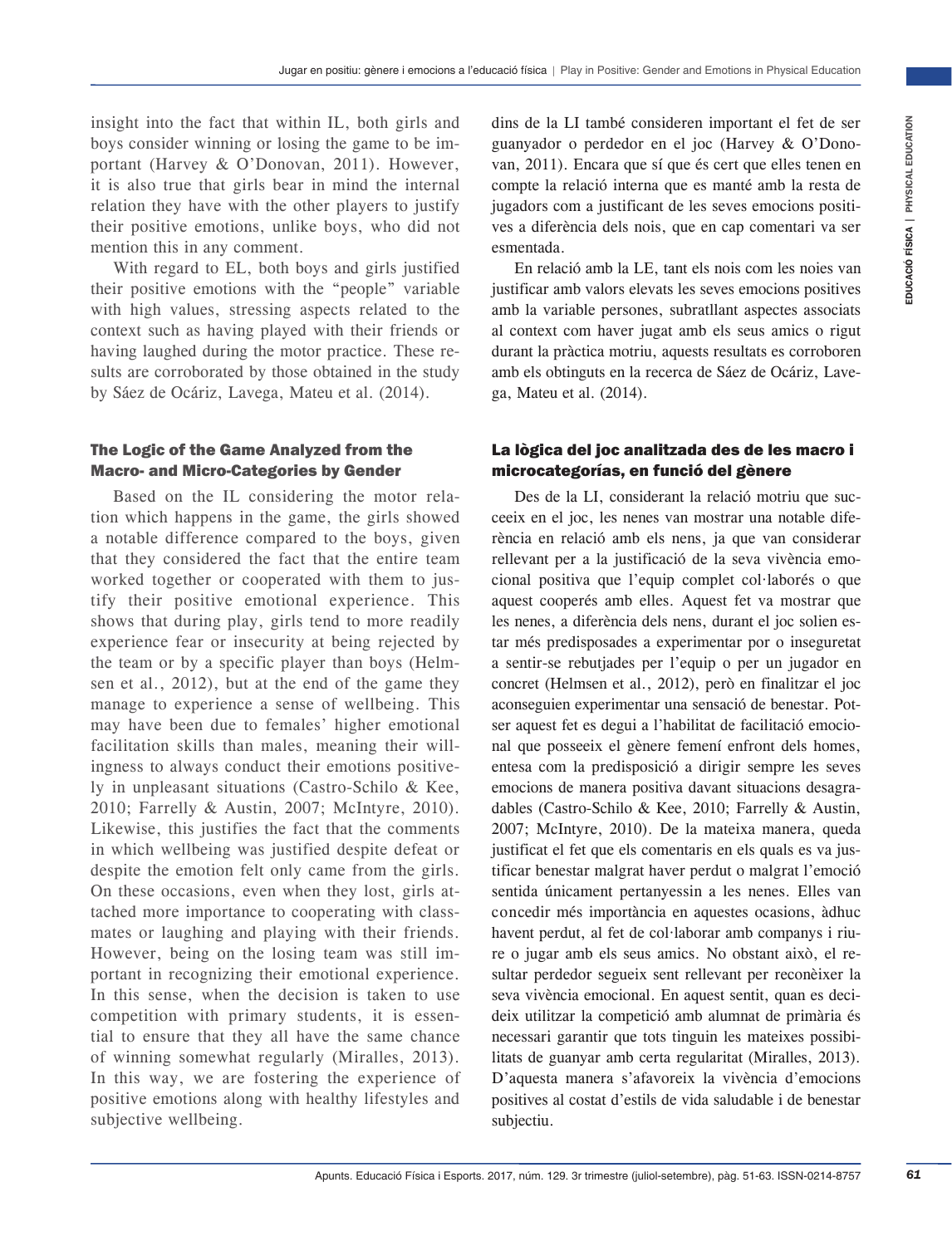#### Conclusions

Based on the objective, the results and the analysis performed, we can make the following statements:

1. Students in primary school mainly justify their positive emotional experience with features of the IL of the game, followed by a simultaneous combination of features of the IL and the EL, leaving emotions justified solely by contextual aspects of the motor practice in last place.

2. Males primarily justified their experience of positive emotions with aspects of the IL: time (being winner or loser) and rules.

3. In their narrations, females simultaneously alluded to features of the IL and EL. Based on the IL, the variables were time and relation, the latter ignored by the boys; based on the EL, they cited having played with their friends or laughed during the motor practice.

Finally, we should note certain aspects which were only able to be distinguished through the macroand micro-categories, according to gender:

4. Within the feature of relation in IL, the girls justified their positive emotions by cooperation with the entire team or the team cooperating with them, revealing that they feel a fear of being rejected on the team or by some particular member of the team.

5. Likewise, even though the girls considered winning or losing the game important in justifying their positive emotions, when losing they prioritized a sense of wellbeing caused by cooperation with their classmates or laughing or playing with friends.

## Educational Applications

The results of this study show the need to learn more about the relationship between the practice of motor games and the experience of emotions. In the field of PE, the use of motor games allows students to experience a wide range of emotions. From the theoretical standpoint, it is necessary to keep researching this topic, especially in primary school. From a methodological standpoint, this article shows the need to use both qualitative data and inductive analysis because of their important contributions to the area of emotional experienced based on true educational practice.

#### Conclusions

D'acord amb l'objectiu plantejat, els resultats obtinguts i l'anàlisi realitzada, podem establir les afirmacions següents:

1. L'alumnat de l'etapa de primària va raonar principalment la seva vivència emocional positiva amb trets de la LI del joc, seguida de la combinació simultània de trets de la LI i de la LE, deixant en últim lloc les emocions justificades solament amb aspectes contextuals de la pràctica motriu.

2. El gènere masculí va justificar principalment la seva experimentació d'emocions positives amb aspectes de LI: temps (ser guanyador o perdedor) i regles.

3. El gènere femení va al·ludir simultàniament en les seves narracions a trets de la LI i de la LE. Des de la LI les variables temps i relació, aquesta última ignorada pels nois, i des de la LE haver jugat amb els seus amics o rigut durant la pràctica motriu.

Finalment, es detallen aspectes que només han pogut ser diferenciats mitjançant les macro i microcategories, en funció del gènere:

4. Les nenes, dins del tret de relació de la LI, van raonar les seves emocions positives amb la col·laboració de l'equip complet o amb el fet que aquest cooperi amb elles, considerant així que senten por a sentir-se rebutjades per l'equip o per algun membre d'aquest en particular.

5. Així mateix, encara que les noies van considerar important el fet de guanyar o perdre en el joc per justificar les seves emocions positives, davant la derrota van prioritzar una sensació de benestar provocada per la col·laboració amb companys o per riure i jugar amb amics.

# Aplicacions educatives

Els resultats d'aquest estudi mostren la necessitat de conèixer millor la relació entre la pràctica de jocs motors i l'experimentació d'emocions. Des de l'àrea d'EF, l'ús dels jocs motors permet als estudiants experimentar un gran repertori de vivències emocionals. Des del punt de vista teòric, és necessari seguir investigant sobre aquest tema, i sobretot, en l'etapa d'educació primària. Des d'un punt de vista metodològic, l'article mostra la necessitat de tractar amb dades de caràcter qualitatiu i anàlisi inductiva, per la important contribució que fa a l'àmbit de la vivència emocional basat en la veritable pràctica educativa.